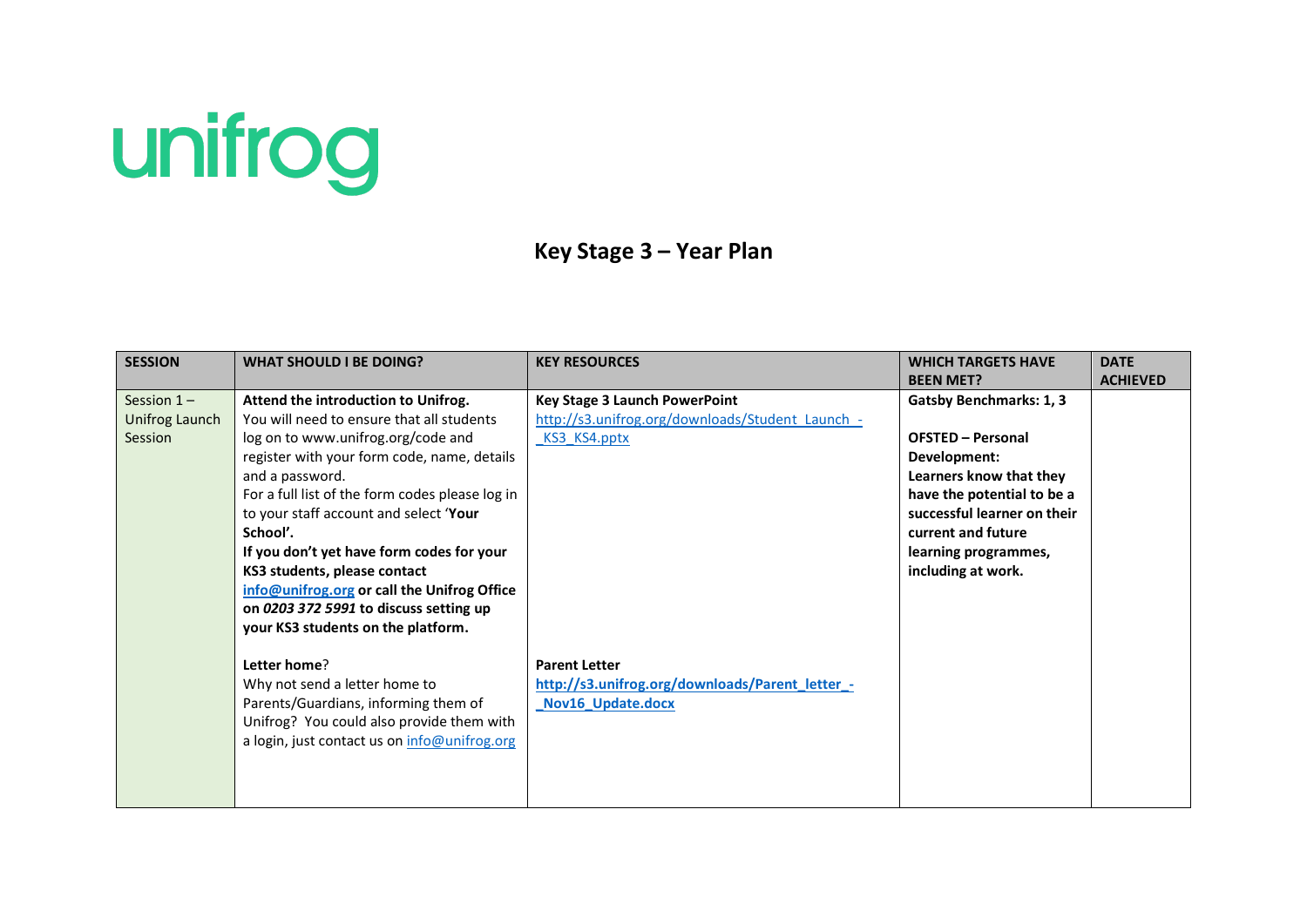| <b>SESSION</b>      | <b>WHAT SHOULD I BE DOING?</b>                                                          | <b>KEY RESOURCES</b>                                                        | <b>WHICH TARGETS HAVE</b>  | <b>DATE</b>     |
|---------------------|-----------------------------------------------------------------------------------------|-----------------------------------------------------------------------------|----------------------------|-----------------|
|                     |                                                                                         |                                                                             | <b>BEEN MET?</b>           | <b>ACHIEVED</b> |
| Session $2 -$       | Record any activities they have done.                                                   | <b>Activities Tool PowerPoint</b>                                           | Gatsby Benchmarks: 5,6 &   |                 |
| <b>Building the</b> | Make sure to log any academic activities                                                | http://s3.unifrog.org/downloads/Walkthrough -                               | 7                          |                 |
| best You!           | including independent work, research                                                    | <b>Activities.pptx</b>                                                      |                            |                 |
|                     | projects and extracurricular projects.                                                  |                                                                             | <b>OFSTED - Personal</b>   |                 |
|                     | Encourage students to think outside of                                                  |                                                                             | Development:               |                 |
|                     | their studies; work experience,                                                         |                                                                             | Learners develop personal, |                 |
|                     | volunteering or being members of a                                                      |                                                                             | social and employability   |                 |
|                     | club/society. Helping students to identify                                              |                                                                             | skills, including English, |                 |
|                     | and understand soft skills.                                                             |                                                                             | Maths and ICT. They        |                 |
|                     |                                                                                         |                                                                             | recognise the importance   |                 |
|                     | Focusing on terminology and links                                                       | Lesson plans to help you structure your usage and                           | of these skills in the     |                 |
|                     | between subjects and careers.                                                           | provide areas of focus for students and colleagues. See                     | context of their progress  |                 |
|                     | By using the lesson plans in the 'Using                                                 | https://www.unifrog.org/teacher/help/how-to 'Using                          | and career aim.            |                 |
|                     | Unifrog with KS3' section, students will get<br>a better understanding as to what words | Unifrog with KS3' to fully understand the benefits to<br>students and staff |                            |                 |
|                     | mean within the world of careers and get                                                |                                                                             |                            |                 |
|                     | them thinking about what they would like                                                | http://s3.unifrog.org/downloads/KS3 -                                       |                            |                 |
|                     | to achieve and how to get there                                                         | <b>Uni Apps Comparison.pptx</b>                                             |                            |                 |
|                     |                                                                                         |                                                                             |                            |                 |
|                     |                                                                                         |                                                                             |                            |                 |
|                     |                                                                                         |                                                                             |                            |                 |
|                     |                                                                                         |                                                                             |                            |                 |
|                     |                                                                                         |                                                                             |                            |                 |
|                     |                                                                                         |                                                                             |                            |                 |
|                     |                                                                                         |                                                                             |                            |                 |
|                     |                                                                                         |                                                                             |                            |                 |
|                     |                                                                                         |                                                                             |                            |                 |
|                     |                                                                                         |                                                                             |                            |                 |
|                     |                                                                                         |                                                                             |                            |                 |
|                     |                                                                                         |                                                                             |                            |                 |
|                     |                                                                                         |                                                                             |                            |                 |
|                     |                                                                                         |                                                                             |                            |                 |
|                     |                                                                                         |                                                                             |                            |                 |
|                     |                                                                                         |                                                                             |                            |                 |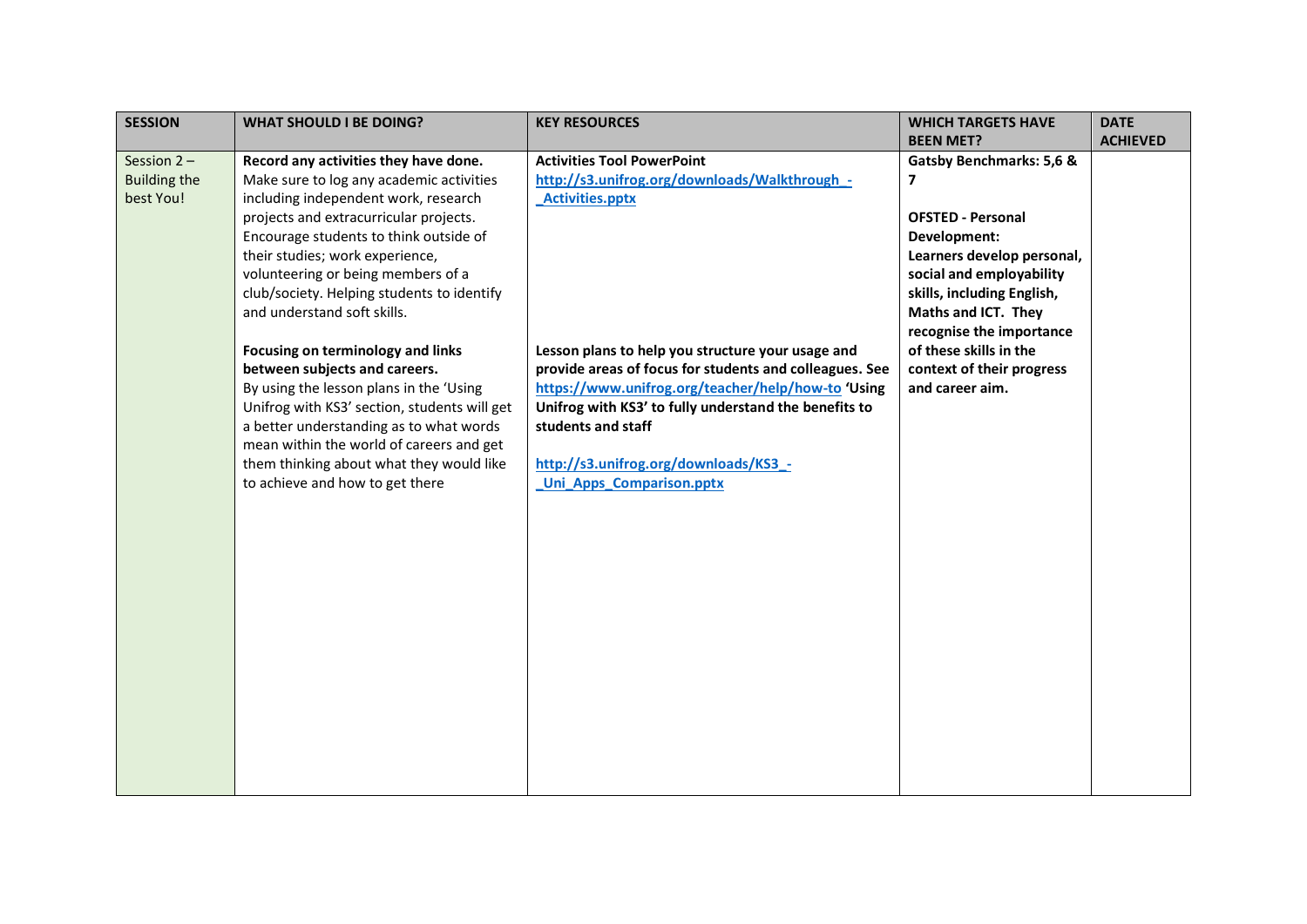| <b>SESSION</b>                                 | <b>WHAT SHOULD I BE DOING?</b>                                                                                                                                                                                                                                                                                                                                                                                                                                                                                                                                                                                                                                                                                                                                                                                                                                                                                                                                                                             | <b>RESOURCES</b>                                                                                                                                                                                                                                                                                                       | <b>WHAT TARGETS HAVE</b><br><b>BEEN MET?</b>    | <b>DATE</b><br><b>ACHIEVED</b> |
|------------------------------------------------|------------------------------------------------------------------------------------------------------------------------------------------------------------------------------------------------------------------------------------------------------------------------------------------------------------------------------------------------------------------------------------------------------------------------------------------------------------------------------------------------------------------------------------------------------------------------------------------------------------------------------------------------------------------------------------------------------------------------------------------------------------------------------------------------------------------------------------------------------------------------------------------------------------------------------------------------------------------------------------------------------------|------------------------------------------------------------------------------------------------------------------------------------------------------------------------------------------------------------------------------------------------------------------------------------------------------------------------|-------------------------------------------------|--------------------------------|
| Session $3 -$<br><b>Broadening</b><br>Horizons | Raising aspirations at KS3.<br>To help students understand how their<br>educational journey through school can link<br>into their chosen career and raise aspirations,<br>please direct them to the Careers library and<br>Subject library.<br>Careers library. Students can use the Careers<br>library to explore the best potential careers<br>for them based on a range of options such as<br>career area, subject area, key themes and<br>where their competencies lie. Students can<br>find out information such as the broad<br>requirements for getting in to that field and<br>how their career in that area can progress.<br>Subjects library. Search subjects which<br>students can study at university based on their<br>favourite subjects the study at school as well<br>as their wider interests. Students can find out<br>information about the course such as the<br>most popular schools subjects taken by<br>students on the course and the average salary<br>6 months after graduating. | Use the Careers library and Subjects library under the<br>'Exploring Pathways' title during this session. Use the<br>'favourite' function in the tools to highlight careers and<br>subjects which currently take your interest.<br>https://www.unifrog.org/student/careers<br>https://www.unifrog.org/student/subjects | <b>Gatsby Benchmarks 2,</b><br>3, 4, 5, 7 and 8 |                                |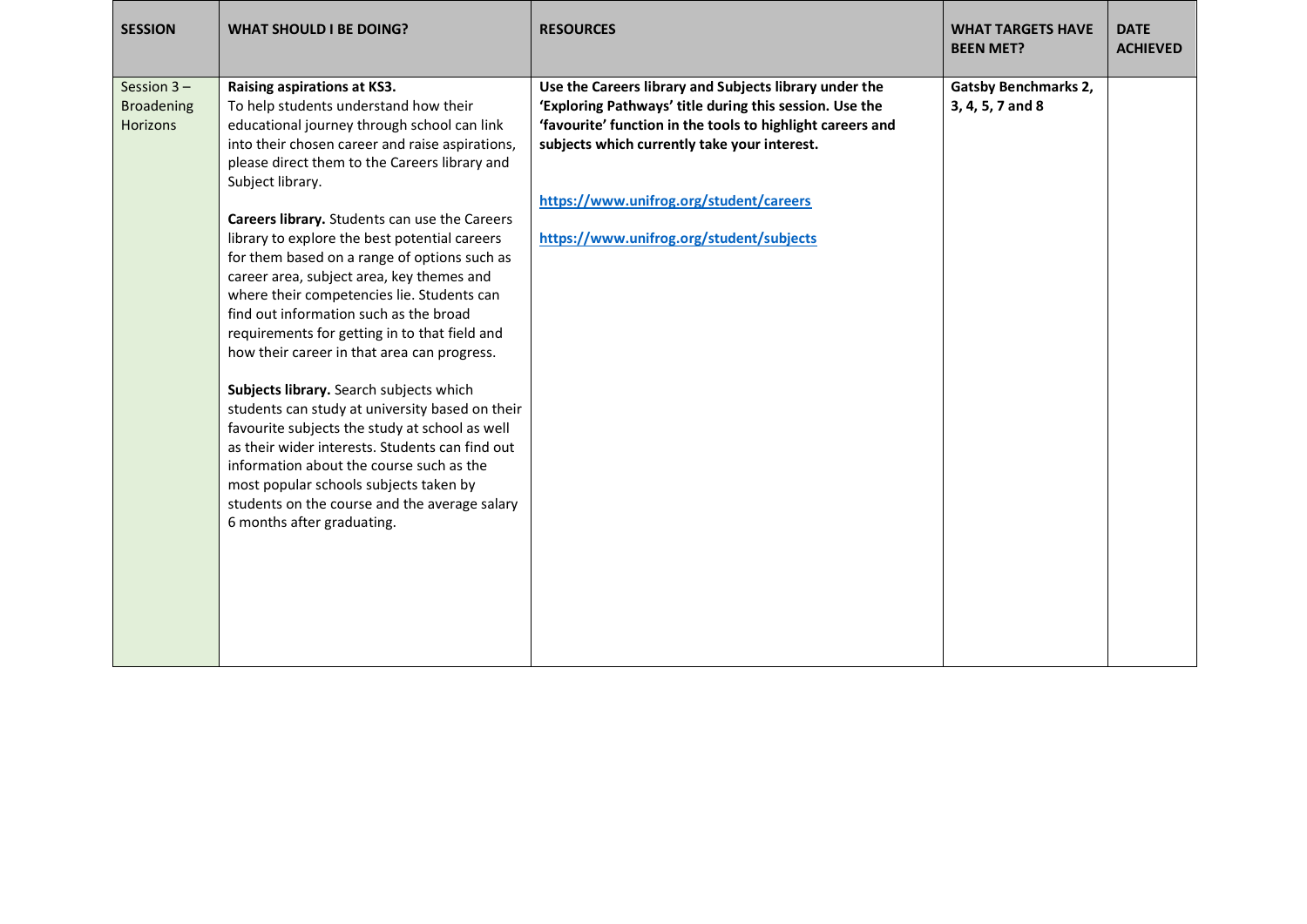| <b>SESSION</b> | <b>WHAT SHOULD I BE DOING?</b>                  | <b>KEY RESOURCES</b>                                          | <b>WHICH TARGETS HAVE</b>   | <b>DATE</b>     |
|----------------|-------------------------------------------------|---------------------------------------------------------------|-----------------------------|-----------------|
|                |                                                 |                                                               | <b>BEEN MET?</b>            | <b>ACHIEVED</b> |
| Session $4-$   | Know How: Getting Prepared, 5 things to put     | Use our Know How Guide to help students think about their     | <b>Gatsby Benchmarks 1,</b> |                 |
| Know How       | in place in key stage 3.                        | plans and next steps. This can be found in the Know How       | 4 and 7                     |                 |
|                | Using this section of the the Know How          | Library under UK Universities > Preparing to Apply > 4 things |                             |                 |
|                | Library and the other tools students will have  | to put in place at KS3.                                       |                             |                 |
|                | used so far to start considering the following: |                                                               |                             |                 |
|                | Interests – revisit activities                  | https://www.unifrog.org/student/know-                         |                             |                 |
|                | Favourite subjects & links to careers           | how/favourites/getting-prepared-4-things-to-put-in-place-     |                             |                 |
|                | Further reading - recording and<br>3.           | in-key-stage-3-ages-11-14                                     |                             |                 |
|                | providing evidence in activities tool           |                                                               |                             |                 |
|                |                                                 |                                                               |                             |                 |
|                |                                                 |                                                               |                             |                 |
|                |                                                 |                                                               |                             |                 |
|                | Students in KS3 don't need to be overloaded     |                                                               |                             |                 |
|                | with information or put under pressure but      |                                                               |                             |                 |
|                | they do need to learn and understand what       |                                                               |                             |                 |
|                | their options are.                              |                                                               |                             |                 |
|                |                                                 |                                                               |                             |                 |
|                |                                                 |                                                               |                             |                 |
|                |                                                 |                                                               |                             |                 |
|                |                                                 |                                                               |                             |                 |
|                |                                                 |                                                               |                             |                 |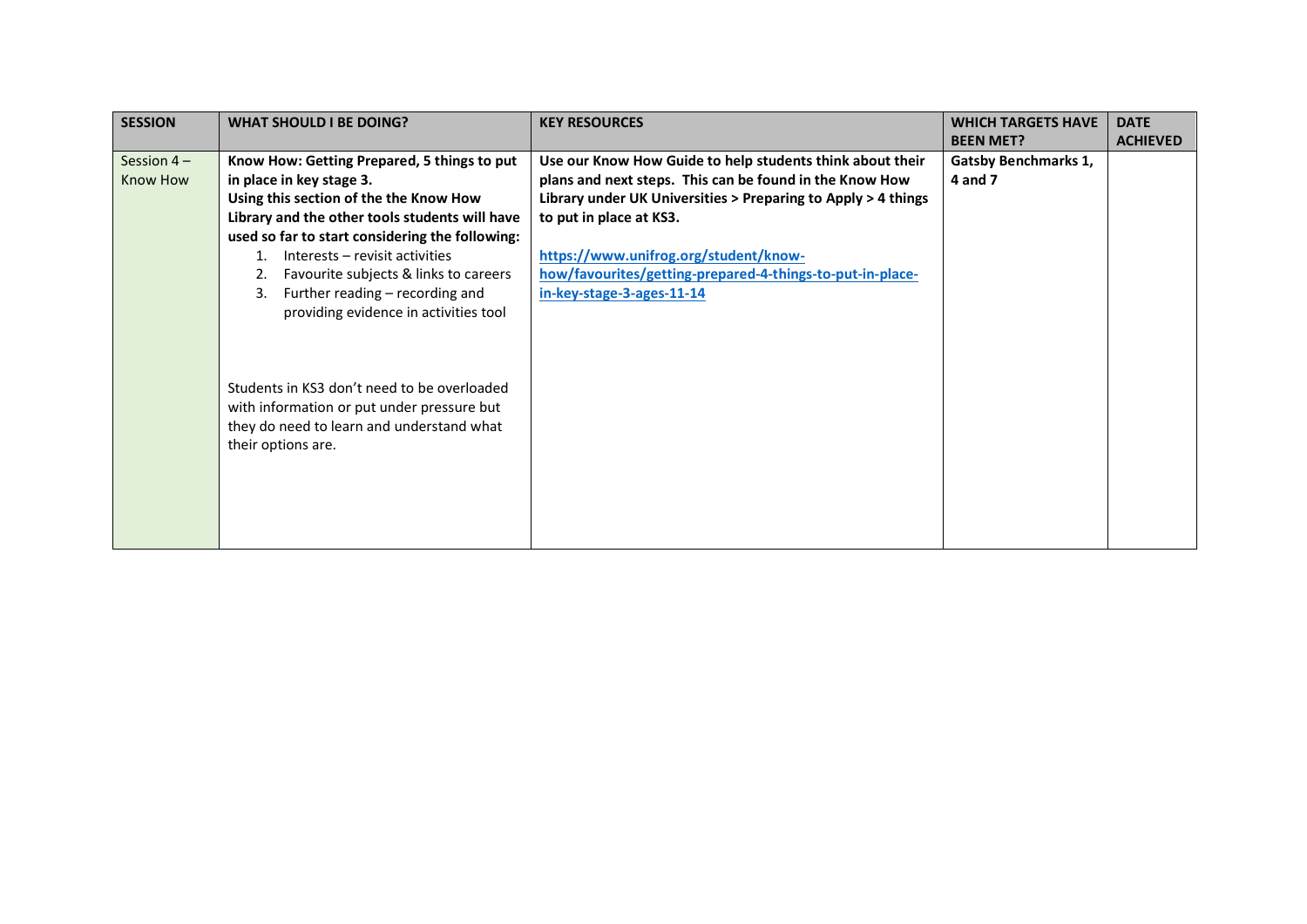| <b>SESSION</b> | <b>WHAT SHOULD I BE DOING?</b>                                                                                                                                                                                                                                                                                    | <b>RESOURCES</b>                                                                                                                                                                                                                                                                                                                                                                                                                                                            | <b>WHAT TARGETS HAVE</b><br><b>BEEN MET?</b> | <b>DATE</b><br><b>ACHIEVED</b> |
|----------------|-------------------------------------------------------------------------------------------------------------------------------------------------------------------------------------------------------------------------------------------------------------------------------------------------------------------|-----------------------------------------------------------------------------------------------------------------------------------------------------------------------------------------------------------------------------------------------------------------------------------------------------------------------------------------------------------------------------------------------------------------------------------------------------------------------------|----------------------------------------------|--------------------------------|
| June/July      | End of Year Check. Have you<br>researched your favourite subjects<br>and highlighted potential career<br>paths? Researched GCSE subject<br>choices are relevant for the career<br>you believe to be for you? Started to<br>consider your post 16 intentions?<br>Logged your achievements/activities<br>this year? | We have resources that cover wide ranging topics in CEIAG. Whether<br>it's helping students to build upon their transferable skills,<br>encouraging them to think about work experience/further reading<br>and what is relevant to them or helping them to consider all of their<br>options and pathways, we have lessons and activities available for<br>you to utilize. Please go to our Guidance Teaching Resources section<br>on the Teacher Home Page for a full list. |                                              |                                |

unifrog